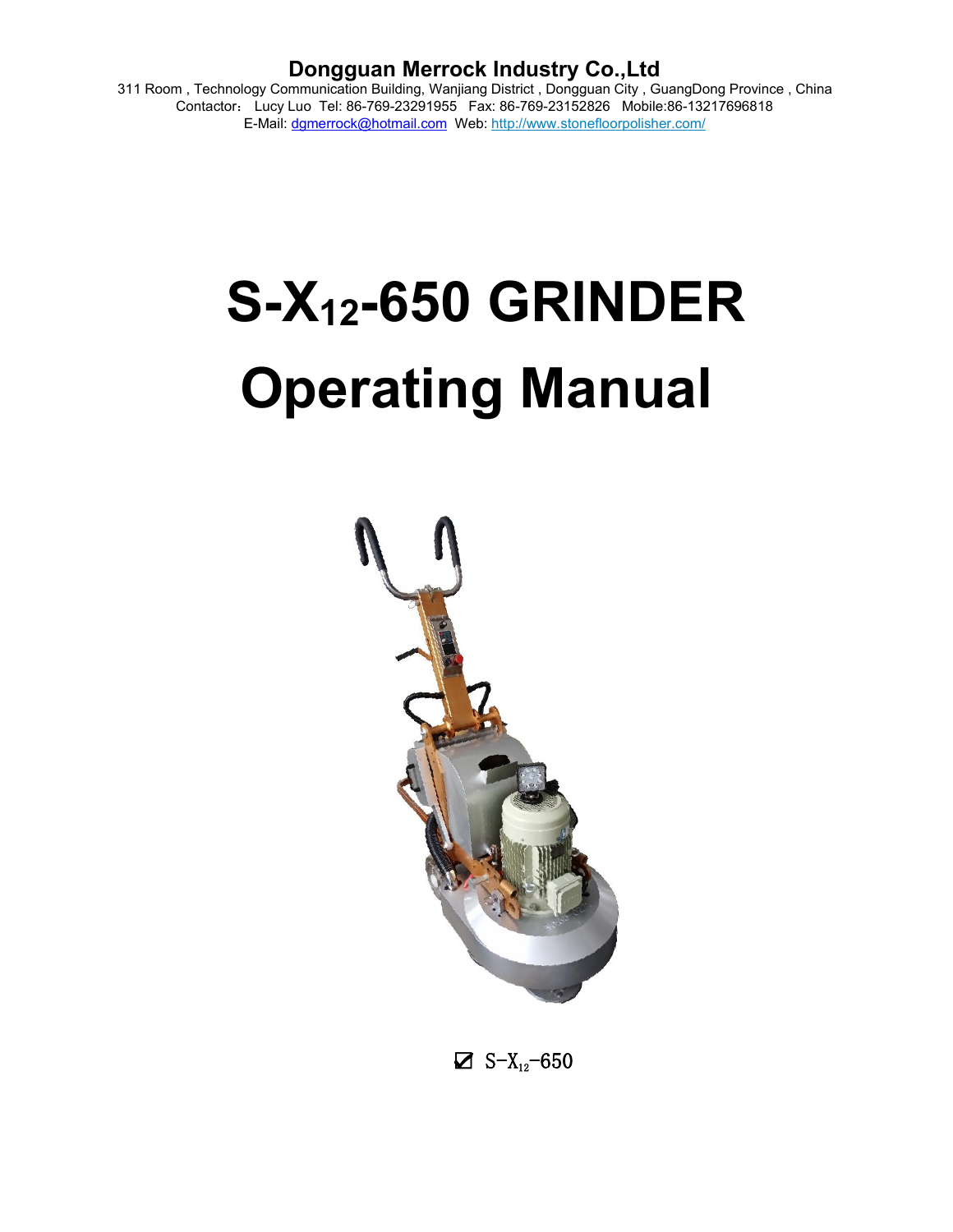311 Room , Technology Communication Building, Wanjiang District , Dongguan City , GuangDong Province , China Contactor: Lucy Luo Tel: 86-769-23291955 Fax: 86-769-23152826 Mobile:86-13217696818 E-Mail: [dgmerrock@hotmail.com](mailto:dgmerrock@hotmail.com) Web: [http://www.stonefloorpolisher.com/](http://www.stonefloorpolisher.com/?custtrade)

# **S-X12-650 GRINDER Operating Manual**

This book has important information for use and safe operation of this machine. Failure to read this book prior to operating or attempting any service or maintenance procedure to your concrete Grinder could result in injury to you or other personnel, damage to the machine or to other property could occur as well. You must have training in the operation of this machine before using it.

## **Model Specifications**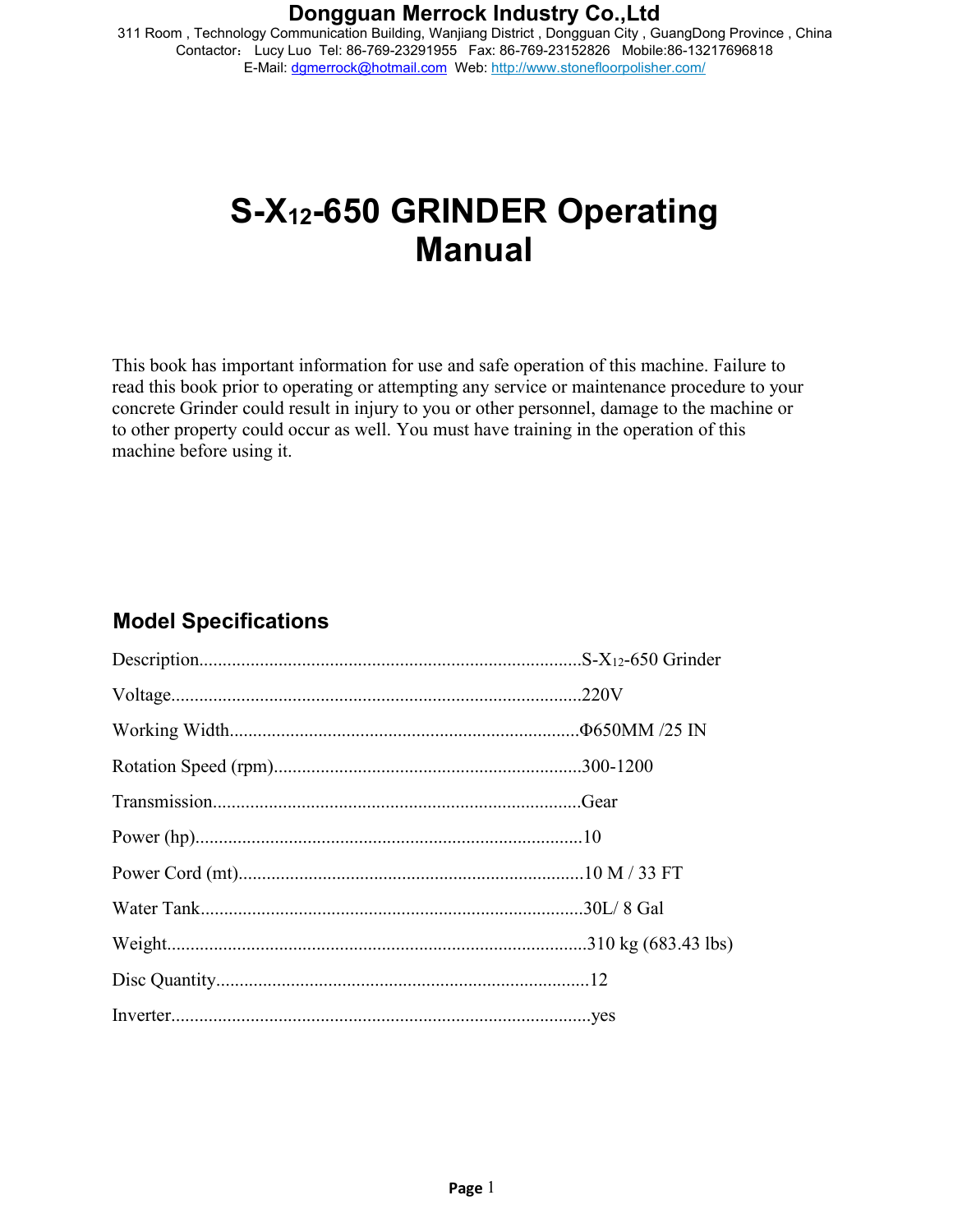311 Room , Technology Communication Building, Wanjiang District , Dongguan City , GuangDong Province , China Contactor: Lucy Luo Tel: 86-769-23291955 Fax: 86-769-23152826 Mobile:86-13217696818 E-Mail: [dgmerrock@hotmail.com](mailto:dgmerrock@hotmail.com) Web: [http://www.stonefloorpolisher.com/](http://www.stonefloorpolisher.com/?custtrade)

# **Machine Instructions**

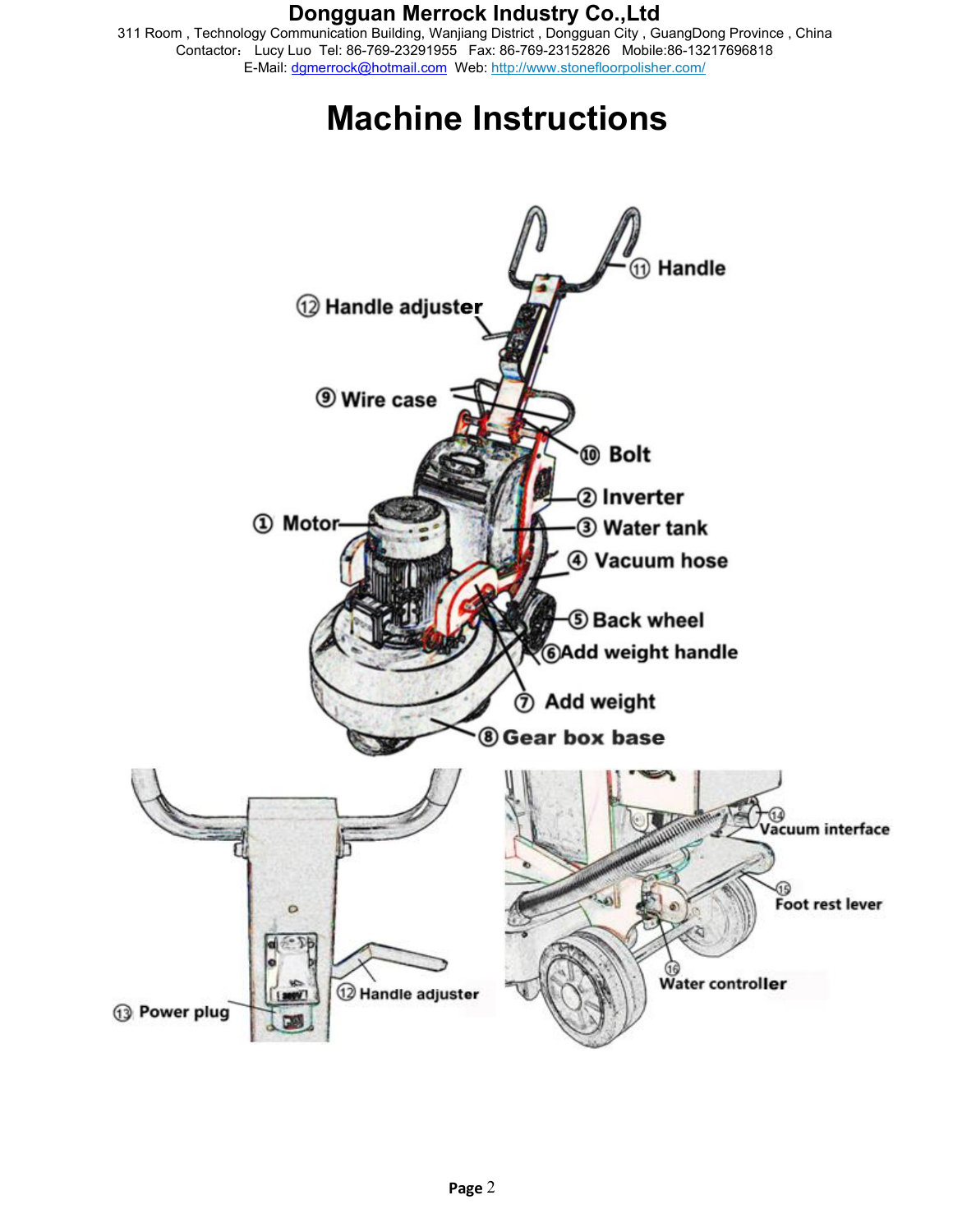311 Room , Technology Communication Building, Wanjiang District , Dongguan City , GuangDong Province , China Contactor: Lucy Luo Tel: 86-769-23291955 Fax: 86-769-23152826 Mobile:86-13217696818 E-Mail: [dgmerrock@hotmail.com](mailto:dgmerrock@hotmail.com) Web: [http://www.stonefloorpolisher.com/](http://www.stonefloorpolisher.com/?custtrade)

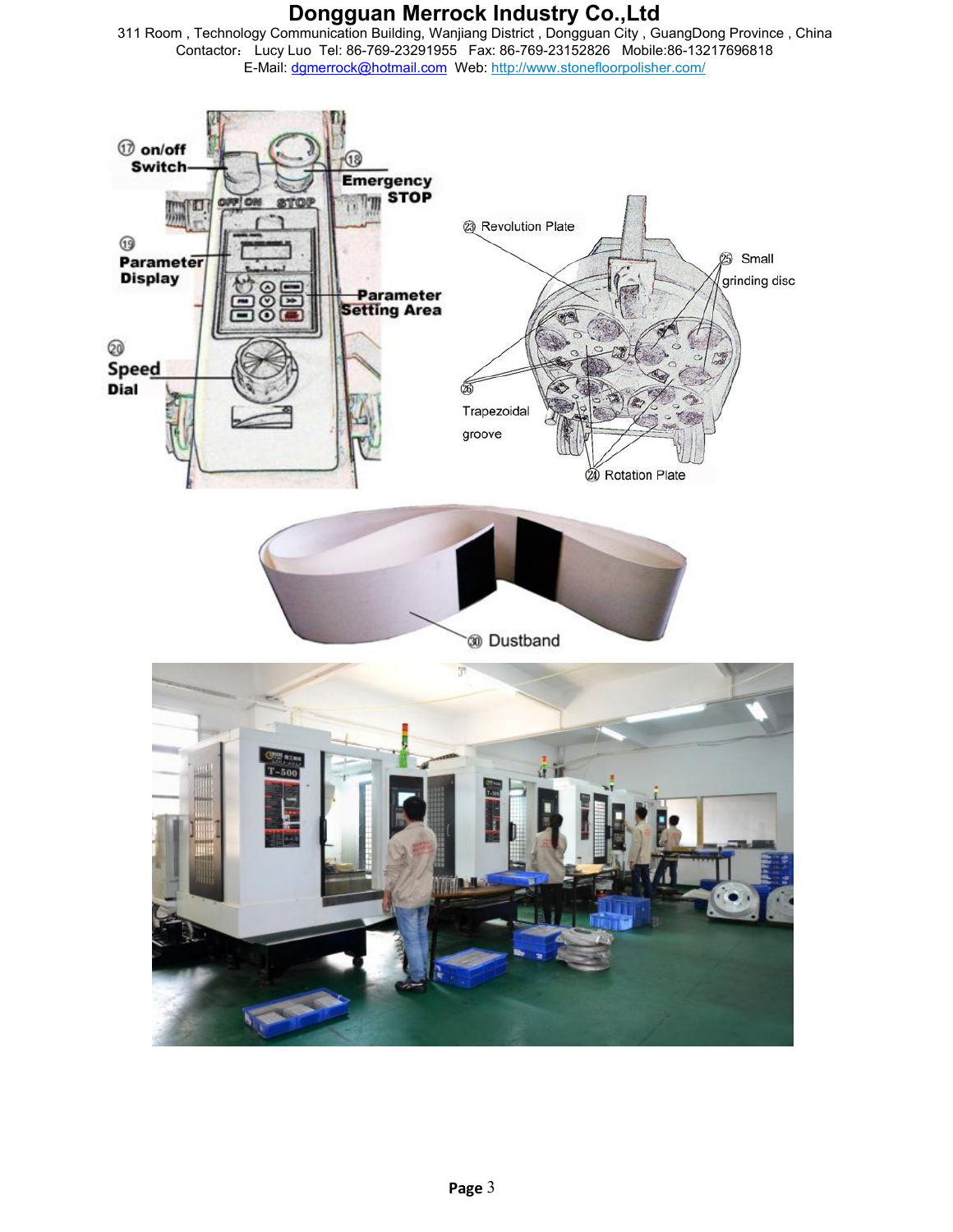311 Room , Technology Communication Building, Wanjiang District , Dongguan City , GuangDong Province , China Contactor: Lucy Luo Tel: 86-769-23291955 Fax: 86-769-23152826 Mobile:86-13217696818 E-Mail: [dgmerrock@hotmail.com](mailto:dgmerrock@hotmail.com) Web: [http://www.stonefloorpolisher.com/](http://www.stonefloorpolisher.com/?custtrade)

# **Attaching Diamond/Resin Tooling**

## **Moving the machine**

Insert lever sheath, adjust handle to horizontal position, and lift machine.

# **Changing/Attaching tooling**

Tip over the machine as shown in pictures below

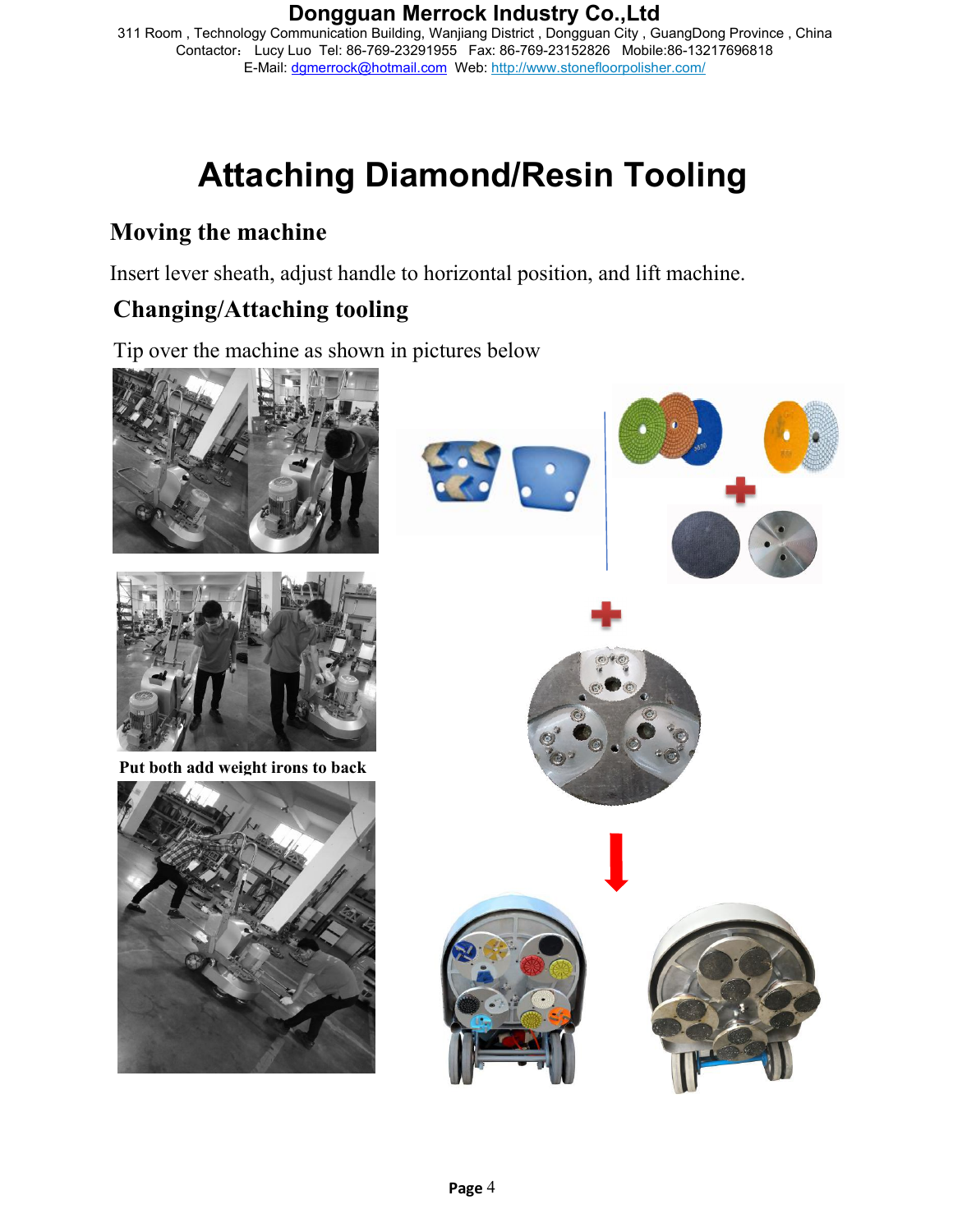311 Room , Technology Communication Building, Wanjiang District , Dongguan City , GuangDong Province , China Contactor: Lucy Luo Tel: 86-769-23291955 Fax: 86-769-23152826 Mobile:86-13217696818 E-Mail: [dgmerrock@hotmail.com](mailto:dgmerrock@hotmail.com) Web: [http://www.stonefloorpolisher.com/](http://www.stonefloorpolisher.com/?custtrade)

# **Inverter Programming**

## **AC70 Veichi Frequency Inverter**

The standard Inverter is installed with LED display panel, as shown in Figure below



| <b>Key</b>                    | <b>Name</b>               | <b>Function</b>                                                                                                                                                  |  |
|-------------------------------|---------------------------|------------------------------------------------------------------------------------------------------------------------------------------------------------------|--|
| <b>PRG</b>                    | Menu key                  | Entry or exit programming key                                                                                                                                    |  |
| <b>SET</b>                    | Confirm/modify<br>key     | Confirm saving the data or modify the date                                                                                                                       |  |
|                               | Up/down key               | Increase /Decrease value or parameter                                                                                                                            |  |
|                               | Shift key                 | Selecting display parameter and shift                                                                                                                            |  |
| <b>FWD</b>                    | Forward run key           | While run/stop is controlled by keyboard, press this key, the inverter<br>forward rotate and the indicator is always on. While reverse, the indicator<br>sparks. |  |
| $rac{\text{JOG}}{\text{REV}}$ | Jog/reverse key           | In the mode of display panel control, jog start the Inverter                                                                                                     |  |
| STOP<br>RESET                 | Stop/reset key            | In the mode of display panel control, to stop the Inverter and reset fault                                                                                       |  |
|                               | Keyboard<br>potentiometer | Can be used as input channel for given frequency, upper frequency limit,<br>given torque, given PID or PID feedback setting.                                     |  |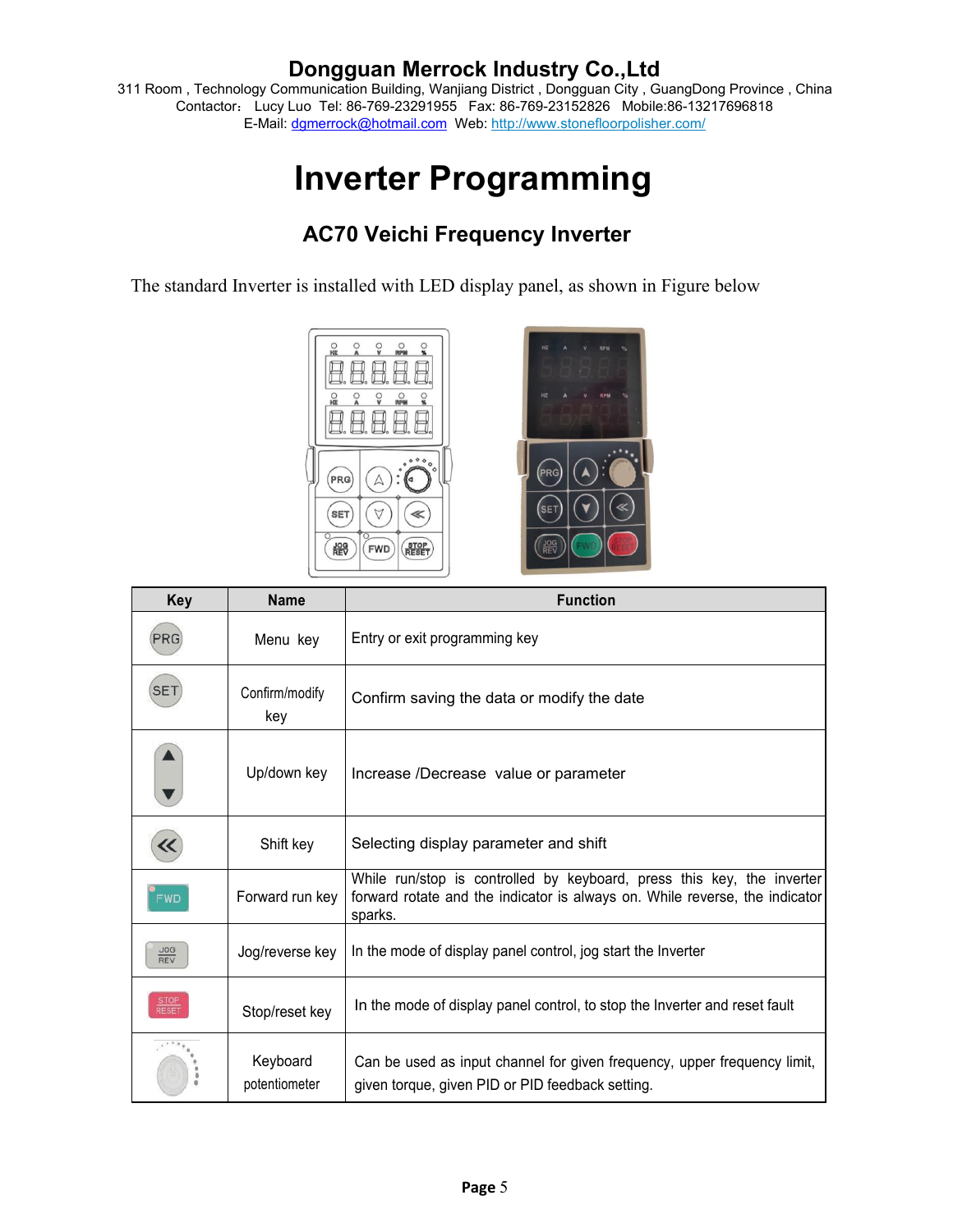311 Room , Technology Communication Building, Wanjiang District , Dongguan City , GuangDong Province , China Contactor: Lucy Luo Tel: 86-769-23291955 Fax: 86-769-23152826 Mobile:86-13217696818 E-Mail: [dgmerrock@hotmail.com](mailto:dgmerrock@hotmail.com) Web: [http://www.stonefloorpolisher.com/](http://www.stonefloorpolisher.com/?custtrade)

# **Trouble Shooting**

# **ScratchonFloor**

- 1. Machine standing still while running
- 2. Grinding method is not correct
- 3. Using incorrect pads
- 4. Incorrect operation

# **Machine wobbles during operation**

- 1. Check ground level for level difference.
	- a. If level difference is serious (2mm above), first repair with the angle grinder machine
	- b. Then, grind slowly from higher level to lower level with constant speed and shape moving
- 2. Make sure pad holders are tight
- 3. Make sure all pads are the same
- 4. Make sure pads are on same level
- 5. Adjust connector between machine frame and machine base, keep the pad holders and wheels in the same level

# **Machine suddenly STOPS running (Over current protection)**

1. Tap the STOP button, then after 5 seconds tap the RUN button to restart. Gently press the handle when restarting to make sure pad holder has small friction which will restart easier.

## **Machine will not run**

- 1. Check plug for proper connection-on machine AND at wall outlet
- 2. Check building circuit breaker
- 3. Look at the Inverter parameters and debug according to the "ERR" instructions below.
- **ERR 1 Open-phase at input side** Open-phase infrequency inverter three phase input power phase Check three phase input power and wiring
- **ERR 2** Output grounding Frequency inverter has device grounding short circuit at the outputside Check peripheral device, grounding line, motor insulation
- **ERR 6 Keyboard communication fault** 1-Keyboard wiring fault 2-Keyboard communication component damaged

Check the Keyboard wiring, Ask for technical support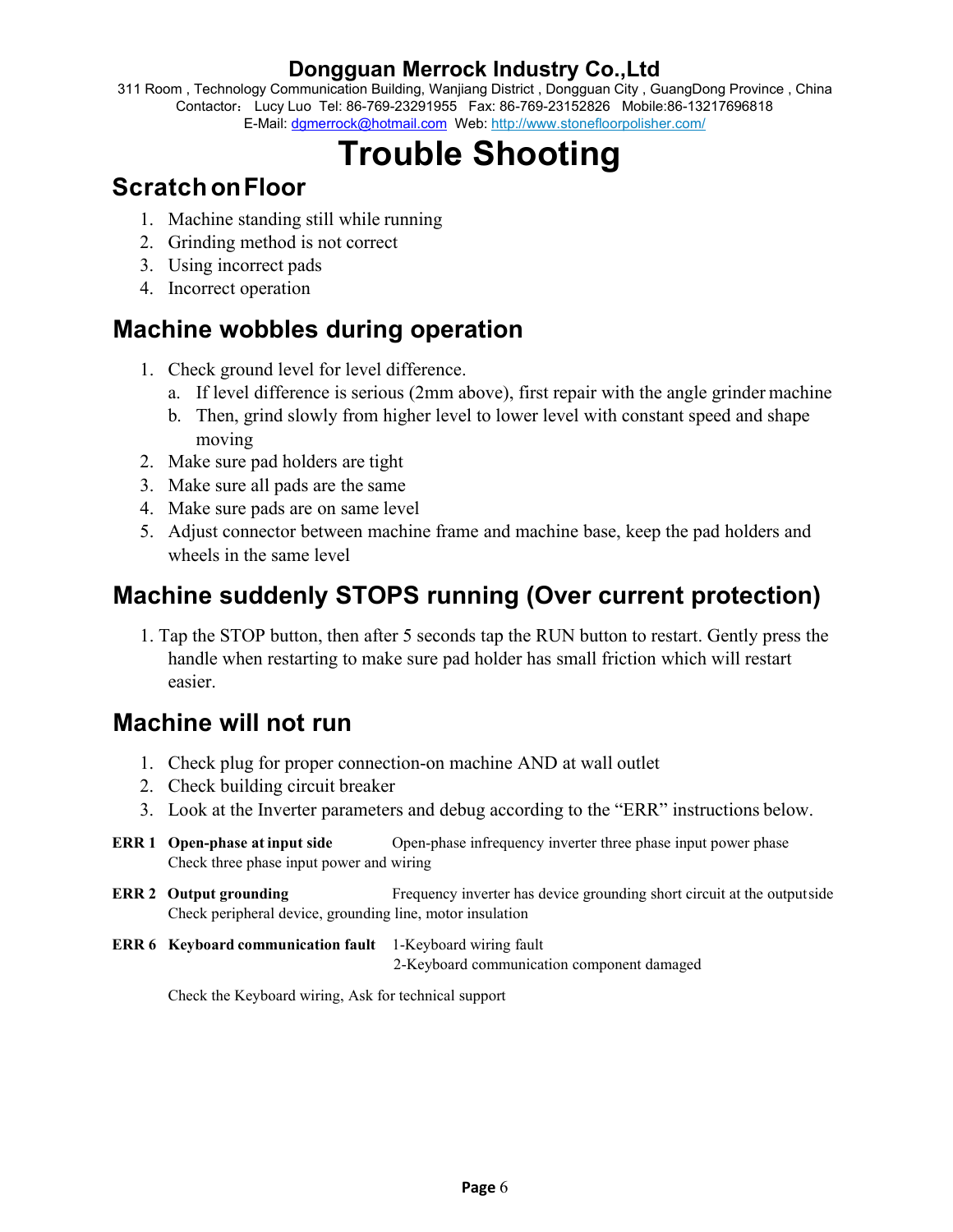311 Room , Technology Communication Building, Wanjiang District , Dongguan City , GuangDong Province , China Contactor: Lucy Luo Tel: 86-769-23291955 Fax: 86-769-23152826 Mobile:86-13217696818 E-Mail: [dgmerrock@hotmail.com](mailto:dgmerrock@hotmail.com) Web: [http://www.stonefloorpolisher.com/](http://www.stonefloorpolisher.com/?custtrade)

# **Fault Diagnoses and Processing**

# **Fault Information and Details**

| Keyboard<br>display | Fault<br>code | Fault type                        | Possible causes                                                                                                                                                                        | Treatment                                                                                                                                                                                    |
|---------------------|---------------|-----------------------------------|----------------------------------------------------------------------------------------------------------------------------------------------------------------------------------------|----------------------------------------------------------------------------------------------------------------------------------------------------------------------------------------------|
| LU I                | L.U.1         | Too low voltage<br>while<br>stop  | $\bullet$ Power supply is too low<br>● Voltage detection circuit is<br>abnormal                                                                                                        | Check input power, clear fault.<br>$\bullet$<br>Seek support from factory.<br>$\bullet$                                                                                                      |
| EL UZ               | E.LU2         | Too low<br>voltage in run         | • Power supply is too low<br>• Power capacitance is too<br>small, or there is big impact<br>current in the power grid.<br>Inner DC main contactor is<br>not connect well               | Check input power, clear fault.<br>$\bullet$<br>Improve powersupply.<br>$\bullet$<br>Seek support from factory.<br>$\bullet$                                                                 |
| $E_0U_1$            | E.oU1         | Accel.<br>over-voltage            | • Power voltage fluctuation<br>over limit.<br>Start when motor is<br>running.                                                                                                          | • Detect power voltage and clear fault.<br>Restart motor until it<br>$\bullet$<br>completely stop.Set E-30 as 1or2.                                                                          |
| E.oU2               | E.oU2         | Decel.<br>over-voltage            | • Deceleration time is too<br>short.<br>• Load potential energy or<br>inertia is too large.<br>• Power voltage fluctuation<br>over limit.                                              | ● Prolong Deceleration time.<br>● Reduce load inertia or improve inverter capacitance or add<br>braking unit.<br>• Detect power voltage and<br>clear fault.                                  |
| EoU3                | E.oU3         | Constant<br>speed<br>over-voltage | • Power voltage fluctuation<br>over limit.                                                                                                                                             | Detect power voltage and clear fault.<br>$\bullet$<br>Install input reactor.<br>$\bullet$                                                                                                    |
| EoUY                | E.oU4         | Over-voltage<br>while stop        | • Power voltage fluctuation<br>over limit.                                                                                                                                             | Check input power, clear fault.<br>$\bullet$<br>● Seek support from factory.                                                                                                                 |
| $E_0E_1$            | E.oC1         | Accel.<br>over-current            | • Acceleration time is too<br>short.<br>Start running motor.<br>● V/F curve setting is not<br>suitable.Or torque boost too<br>high.<br>$\bullet$ Inverter capacitance is too<br>small. | ● Prolong acc time.<br>Restart motor until it totally stop. Set E-30 as 1or2.<br>$\bullet$<br>Reset V/F curve or torque boost value.<br>$\bullet$<br>Select inverter with right capacitance. |
| EoE2                | E.oC2         | Decel.<br>over-current            | • Deceleration time is too<br>short.<br>• Load potential energy or<br>inertia is too large.<br>• Power voltage fluctuation<br>over limit.                                              | ● Prolong Deceleration time.<br>Connect external braking resistance or braking unit.<br>$\bullet$<br>Select inverter with right capacitance.                                                 |
| $E_oE$ 3            | E.oC3         | Constant<br>speed<br>over-current | Sudden load change.<br>• Power grid voltage is too<br>low.                                                                                                                             | • Check load change and clear it.<br>Check input power, clear<br>$\bullet$<br>fault.                                                                                                         |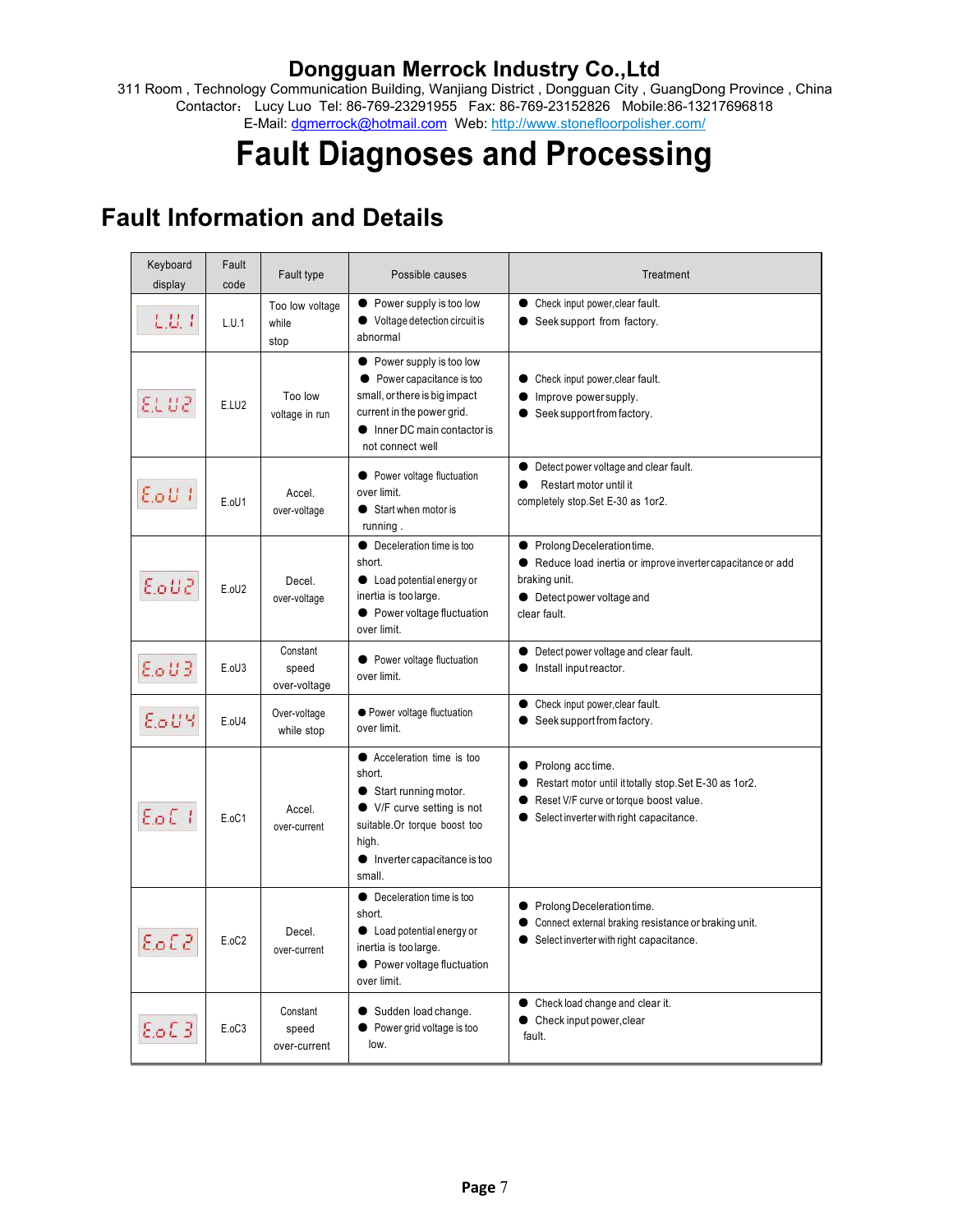311 Room , Technology Communication Building, Wanjiang District , Dongguan City , GuangDong Province , China Contactor: Lucy Luo Tel: 86-769-23291955 Fax: 86-769-23152826 Mobile:86-13217696818 E-Mail: [dgmerrock@hotmail.com](mailto:dgmerrock@hotmail.com) Web: [http://www.stonefloorpolisher.com/](http://www.stonefloorpolisher.com/?custtrade)

| EoL                | E.oL1             | Motor<br>over-load                | $\bullet$ V/F curve setting is not<br>suitable. Or torque boost too<br>high.<br>• Power grid voltage is too<br>low.<br>incorrect overload<br>protection setting.<br>• Locked-rotor run or too<br>heavy load.<br>● Universal motor long time<br>low speed run. | Reset V/F curve or torque boost value.<br>Check input power, clear fault.<br>$\bullet$<br>Unreasonable H-56 setting.<br>0<br>Adjust load or select inverter with right capacitance.<br>$\bullet$<br>• If need long time low speed run, please choose special motor<br>for inverter. |
|--------------------|-------------------|-----------------------------------|---------------------------------------------------------------------------------------------------------------------------------------------------------------------------------------------------------------------------------------------------------------|-------------------------------------------------------------------------------------------------------------------------------------------------------------------------------------------------------------------------------------------------------------------------------------|
| E.oLZ              | E.oL <sub>2</sub> | Inverter<br>over-load             | Load is too heavy.<br>$\bullet$<br>• Acceleration time is too<br>short.<br>Start running motor.<br>● V/F curve setting is not<br>suitable.Or torque boost too<br>high.                                                                                        | Select inverter with right capacitance.<br>$\bullet$<br>Prolong acceleration time<br>● Restart motor until it totally stop. Set E-30 as 1or2.<br>Reset V/F curve or torque<br>boost value.                                                                                          |
| SC<br>Ε.           | E.SC              | System<br>abnormality             | ● Acceleration time is too<br>short.<br>• Short circuit between<br>inverter output phases or earth.<br>• Module is damaged.<br>Electromagnetic disturb.<br>$\bullet$                                                                                          | ● Prolong acceleration time.<br>Check periphery equipments and restart after fault cleared.<br>Seek support from factory.<br>Check system wiring, earth, shield and deal as required.                                                                                               |
| ЕоН                | E.oH              | Inverter<br>over-heat             | • Temperature is too high.<br>Air channel is blocked.<br>Fan connection parts is<br>$\bullet$<br>loose.<br>● Fan is damaged.<br>• Temperature detection<br>circuit fault                                                                                      | Make the environment meeting therequirement.<br>$\bullet$<br>Clear the air channel.<br>Check and re-connect the wire<br>Change the same new fan.<br>● Seek support from factory.                                                                                                    |
| ETE I              | E.TE1             | Motor static<br>detection fault   | Detection overtime<br>0<br>Perform static detection<br>while motor is running.<br>• Capacitance difference is<br>too big between motor and<br>inverter.<br>Motor parameter setting<br>$\bullet$<br>mistake.                                                   | Check motor connection wire.<br>0<br>Detect after motor stop totally.<br>0<br>Change invertermodel.<br>0<br>Reset parameter according to nameplate.                                                                                                                                 |
| EL ES              | E.TE2             | Motor rotation<br>detection fault | • Detect while motor is<br>running.<br>• Detect with load.<br>Detection overtime<br>0<br>• Capacitance difference is<br>too big between motor and<br>inverter.<br>• Motor parameter setting<br>mistake.                                                       | Detect after motor stop totally.<br>Re-detect without load.<br>Check motor connection wire.<br>Change invertermodel.<br>∍<br>Reset parameter according to nameplate.                                                                                                                |
| <b>935E</b>        | 93SE              | Memory fault                      | Electromagnetic disturb in<br>$\bullet$<br>memory period.<br>EEPROM damage.                                                                                                                                                                                   | $\bullet$ re-input and save.<br>● Seek support from factory.                                                                                                                                                                                                                        |
| LIFE               | LIFE              | Reserved                          |                                                                                                                                                                                                                                                               | • Seek support from factory.                                                                                                                                                                                                                                                        |
| $\mathcal{E}$ rr 1 | ERR1              | Input phase<br>missing            | • 3 input phase missing                                                                                                                                                                                                                                       | • Check 3phase input power and phase.<br>Check 3phase input power wiring.<br>0                                                                                                                                                                                                      |
| Err2               | ERR <sub>2</sub>  | Output phase<br>missing           | ● 3 phase output of inverter<br>missing connection with motor                                                                                                                                                                                                 | Check wire between<br>$\bullet$<br>inverter and motor, earth and motor insulation.                                                                                                                                                                                                  |